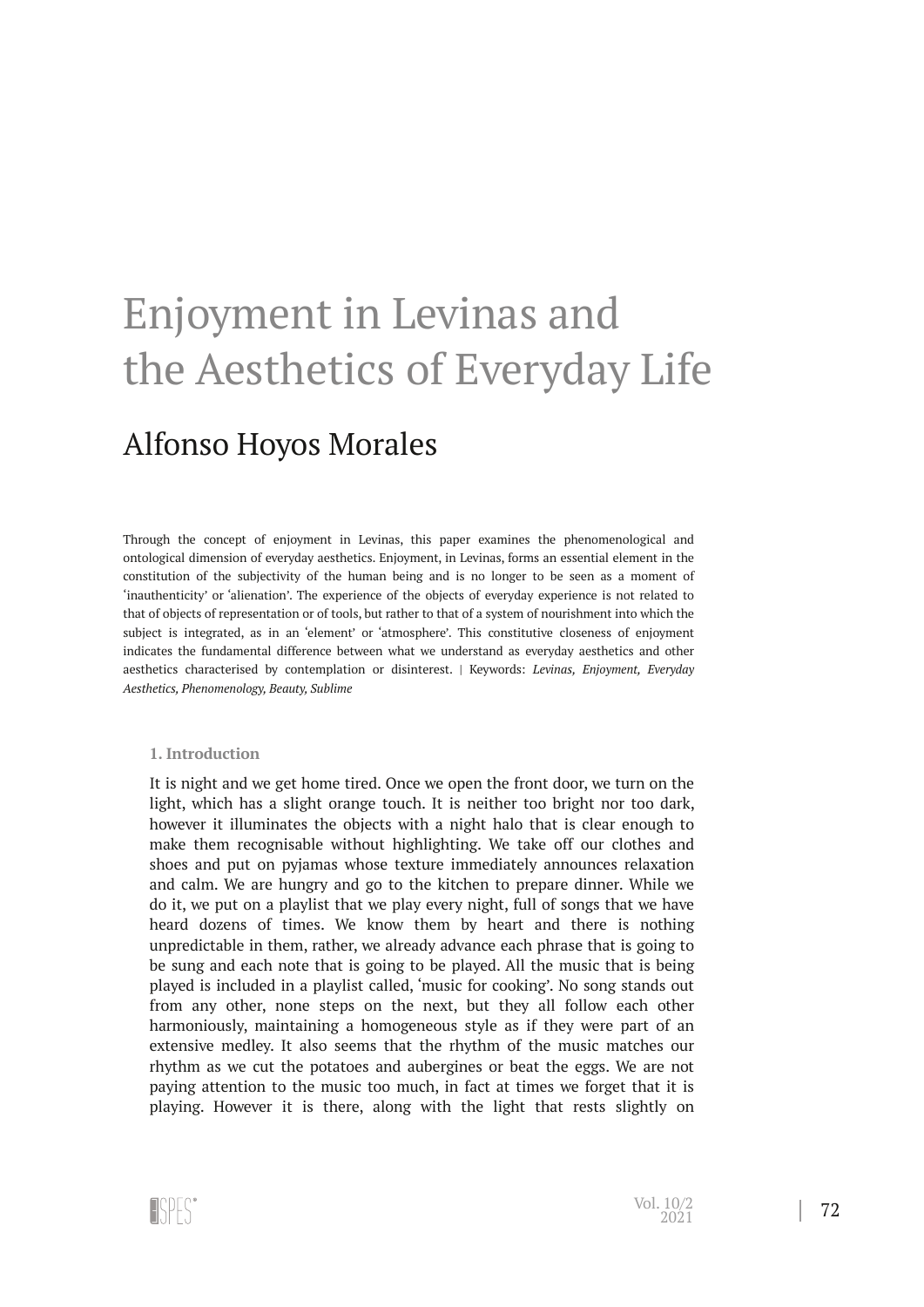the objects; the pyjamas that caresses our body announcing rest and relaxation; the aroma of the food in the night background; perhaps the distant sound of cars or of the television in the living room sending out its tunes from the centre of the house like the crackling of a fireplace, but also together with the passing of the day that we feel concentrated on that precise moment, as if the night accumulated at that very moment all the weight of work at the time we could finally relax. All these senses and affections create a whole of sensations where the comfort of the pyjamas does not stand out from the musical harmonies nor from the aroma of the food that we are in the process of making. They are all part of the same silent symphony which, precisely because of its harmony and extreme familiarity, we no longer listen to, but which shapes each of our nights and which we feel as close as our own skin.

The music, the clothes, the soup, the sounds, the weight of the hours are not here as an object of contemplation, they are not the direct object of the phrase, rather they constitute a circumstantial complement of the place. We are in them and not in front of them, they are the customary framework through which things can appear a posteriori.

This undifferentiated space of sensations will constitute the centre of the reflections on the aesthetics of the everyday that will be carried out in the following pages. I will not be interested in romanticising these experiences, but in exposing their ontological dimension in our constitution as subjects. Things, rather than being merely useful, are values to which we adhere and which form a part of our life.<sup>1</sup> Human beings inhabit these things - they are not simply represented to their conscience. Thanks to Levinas and his concept of enjoyment, we will be able to revalue the role of aesthetic experience through everyday aesthetics. I will also consider the notions of alienation and reification, through which these attitudes have been interpreted by many thinkers in the philosophical tradition.

The text will be developed as follows: first, I will introduce some common conceptions of everyday life within phenomenology and aesthetics. Later I will go on to deploy the Levinasian critique of these conceptions, and his notion of enjoyment as an alternative to them. I will then discuss the relevance of this concept for the aesthetics of everyday life and, finally, I will try to differentiate this aesthetic dimension from the more classical conceptions, those of the beautiful and the sublime.

### **2. The Beautiful Versus the Everyday**

This character of aesthetic experience - a notion in which we generally do not include normal daily experiences such as preparing dinner (explicitly extraartistic experiences) but mainly arts such as music - could seem a way of

<sup>&</sup>lt;sup>1</sup> As Husserl (1983, p. 51) already pointed out: "The world is there for me not only as a world of mere things, but also with the same immediacy as a world of objects with values, a world of goods. I simply find the physical things in front of me furnished not only with merely material determinations but also with value-characteristics as beautiful and ugly, pleasant and unpleasant, agreeable and disagreeable, and the like [...] These value-characteristics and practical characteristics also belong constitutively to the Objects 'on hand' as Objects regardless or not I turn to such characteristics and the Objects."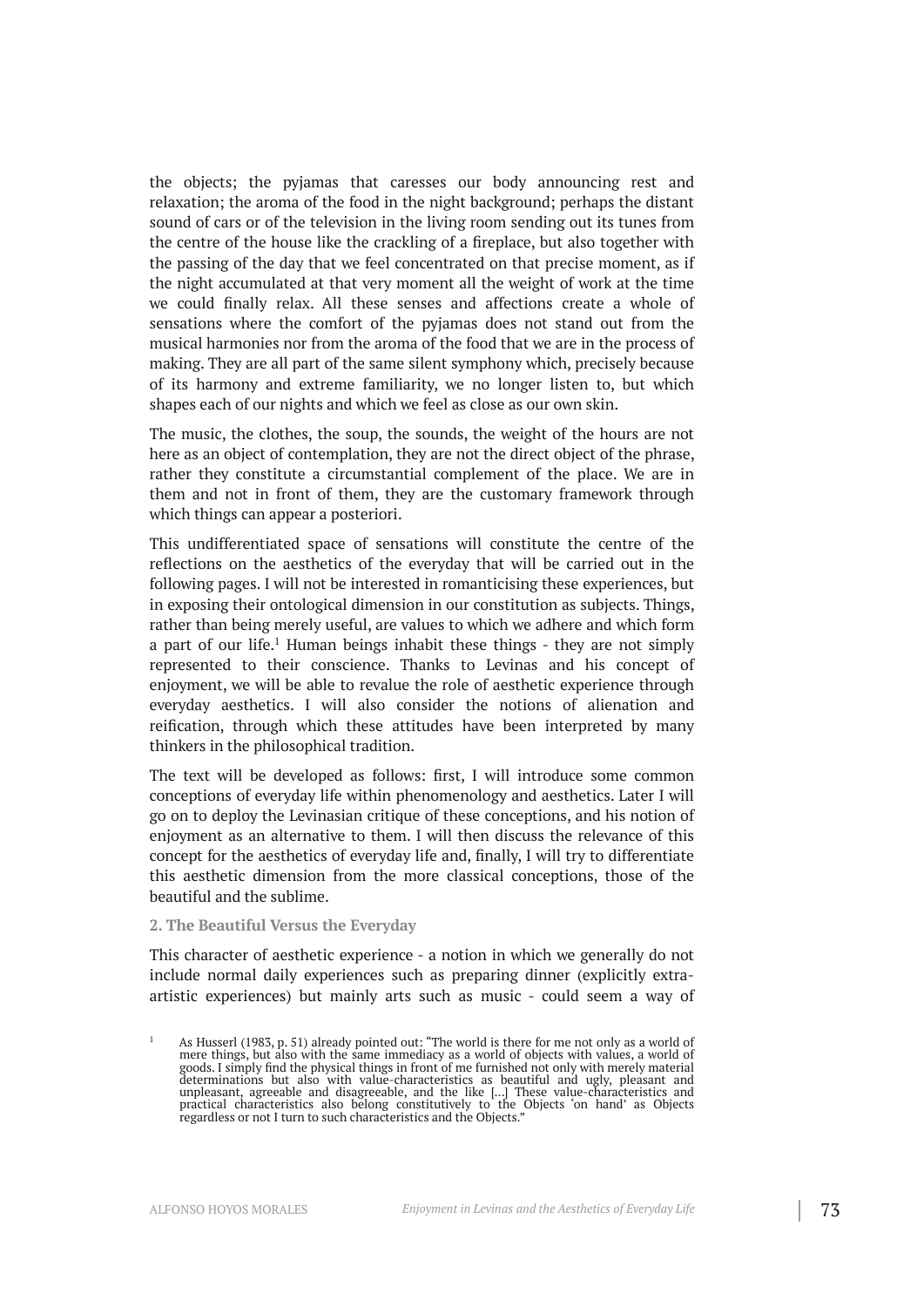trivialising both art and the concept of aesthetic experience by introducing them into our daily lives in the same way as a perfume or scent is applied. However, underestimating these practices would, on the contrary, trivialise the constructive character that these aesthetic practices have in our daily lives, and how the choices of ambient music, or of any aesthetic decision that surrounds us in our day to day life, is characteristic of what we build as a home.

An eminent example of such an undervaluation of aesthetics in the everyday sphere can be found in the first chapter of José Ortega y Gasset's *Essay on aesthetics as a preface*, entitled *Ruskin, usability and beauty*. The relevance of his statements, in comparison with what we are going to argue here makes it worth quoting him at length:

Reading poetry is not something I do very often. is not one of my usual occupations. Generally speaking, I cannot conceive that it could be anyone's regular occupation. Just as we demand a certain seriousness for creating poetry, we should also demand a certain seriousness for reading it. Not a seriousness that is all show, but rather that feeling of inner awe that invades our hearts at very special times. Contemporary pedagogy is beginning to have a deplorable influence in the cultural realm of esthetics by making art a usual normal, regulated thing. This way, we lose the feeling of *distance*; we lose *our respect* for and our *fear* of art; we approach it at any time in the dress and mood we happen to be in, and grow accustomed to not understanding it. The real emotion to which we refer when we sepak of aesthetic pleasure these days is [...] a pale delight, lacking in vigor and depth, which merely touches the work of art. [...] The English interpretation of things consists in their reduction to ordinary domestic objects. The Englishman above all, aspires to live well, comfortably; what sensuality is to the Frenchman and philosophy to the German, comfort is to the Englishman. Now then, comfort and convenience, requires different conditions of things, different according to the vital function that in each case the convenience is intended to serve only one condition is generic, inevitable, and almost a priori to everything convenient: that it be customary [...] Whatever we are not accustomed to, for the sole reason that we are not accustomed to it, makes us uncomfortable. [...] Naturally, such a view can only recommend to the intellect those arts that, to be exact, are not really art, the industrial or decorative arts. Ruskin insists on introducing Beauty into the severe, meek English home; to do this he must first domesticate it, weaken it, exhaust it. And so, reduced to a ghost, to an adjective, he leads it to the honourable dwellings of British subjects. [...] I need to drink water from a clean glass, but don't give me a beautiful one. [...] It would seem to me that in drinking water for it, I drank the blood of a fellow human being [...]. Either I attend to quenching my thirst or I attend to Beauty: a middle term would be a falsification of both. So when I am thirsty, please give me a glass that is full, clean and without beauty. (Ortega y Gasset, 1975, pp. 127-131)

It is not my intention to claim that Ortega y Gasset is wrong here. It is very likely that the 'Authentic Beauty of Art' is similar to what he points out, i.e., something that constitutes an event which is 'exceptional', 'singular' and necessary of a certain 'distance'; ultimately, the experience of art, especially since Kant's aesthetics. But such an assertion can lead us to confusion, not only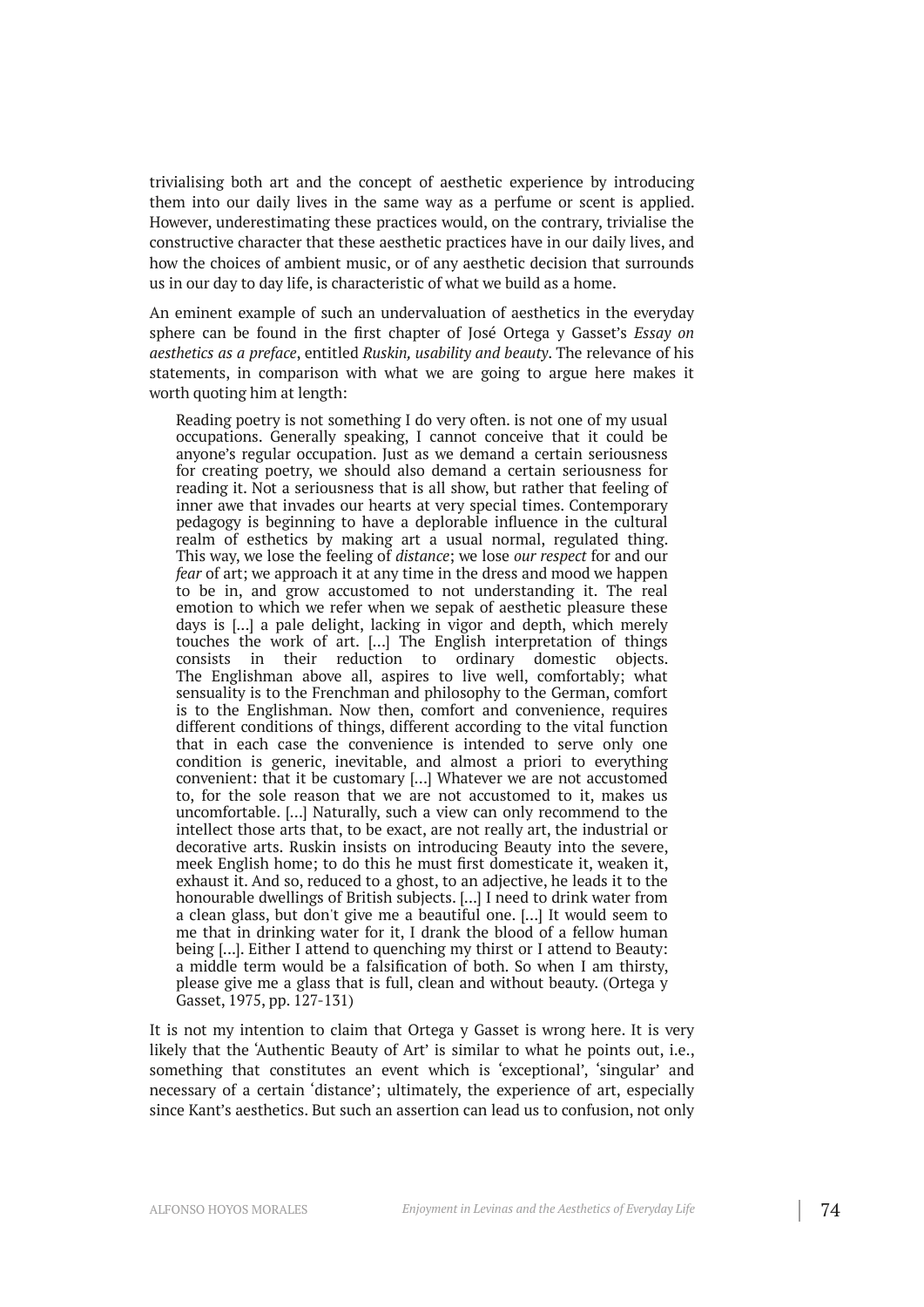because it could be an apparent condemnation of our daily lives to a kind of 'anaesthetic' asceticism<sup>2</sup>, but because it is more than likely that the truth itself is missing.

Adorno's aesthetic theory is also a good representative of this devaluation of aesthetic experience in everyday life. Quotations like "In the false world all ἡδονή is false" (Adorno, 1997, p. 36) or "to be entertained means to be in agreement" (Adorno, 2002, p. 115) are two good examples of this devaluation. His aesthetic conception is a paradigmatic example of the idea of aesthetic experience understood as negativity, an idea common to both artistic and natural beauty. The autonomy that Adorno conceives for art is precisely what gives it its independence from other consumer objects. This autonomy constitutes the truth of art, which gives it a power that is, in turn, an essential lack. As power, art is shown as an autonomous object in the face of market and consumption that seem to encompass everything, but in doing so it cannot show complacency in itself, rather it can only constitute a reflection of the alienation of society. Art can only constitute a negative experience that announces a promise of happiness and reconciliation with respect to this alienated society. However, in Rancière's words, "mais si l'ouvre promet cette réconciliation, c'est au prix de la différer indéfiniment en repoussant toutes les conciliations qui cacheraient le maintien de l'aliénation" (Rancière, 2009, p. 138). <sup>3</sup> The true value of art consists of reflecting and promising a home that, like an utopia, can never be built since, ultimately, if art fulfilled its promise, art itself would end (Adorno, 1997, p. 32).

Ultimately, art is essentially a promise and, therefore, it can never fulfill itself, since in that fulfillment the promise is no longer a promise. An understanding of the aesthetic experience within this discursive realm condemns it to absolute negativity, where there can be no solid ground on which to build a proper home. If aesthetic experience can only be a promise of happiness, it cannot build such happiness, but only announce it or reflect it.

Adorno's global conception of aesthetics is representative of an aesthetic idea that continues to anchor aesthetic experience to a notion of the singularity of the work of art as an exceptional, distant and eminently negative moment that cannot be inhabited; inhabiting would indeed be related to the alwaysdespicable consumption. The industrial dimensions of art that are integrated as objects in our daily lives are not simply ignored but explicitly disregarded as they are related to consumption. Art, for Adorno, cannot be inhabited nor does

<sup>2</sup> In keeping with the spirit of Ortega y Gasset, Sartre comes to admit that the beautiful can only exist in an aesthetic attitude, considering ultimately that "the real is never beautiful. Beauty is a value that could never be applied more than to the imaginary and that involves the annihilation of the world in its essential structure. That is why it is stupid to confuse morality with aesthetics" (Sartre, 2004, p. 193). The beautiful, for Sartre, only exists in the imagining attitude as an annihilation of the world in the face of the realising attitude of practical life (in which the useful and the good are integrated). The beautiful is always an attitude (Sartre speaks of attitudes, not of objects or beautiful things) that makes an epoché of the reality of the world. There is no beauty without epoché, there is no beauty without an aesthetic attitude, according to Sartre.

<sup>3</sup> "If the artwork promises this reconciliation, it is at the price of indefinitely deferring by rejecting any reconciliation that would hide the maintenance of alienation." Unless otherwise indicated, translations of texts not originally published in English are by the author.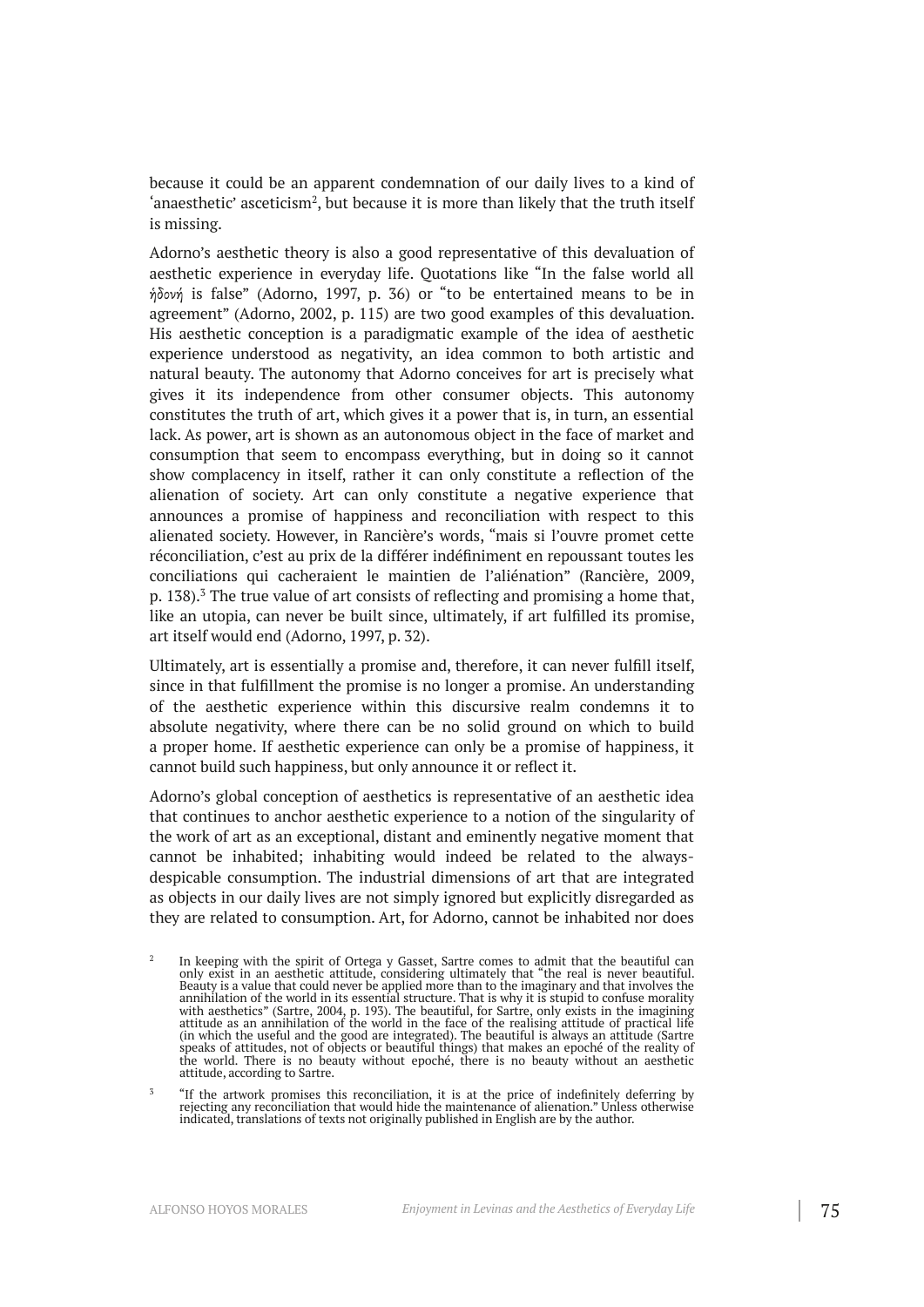it seem to provide any positive dimension to pleasure or enjoyment. In what sense, therefore, can we understand all aesthetic phenomena we have described at the beginning in an eminently positive way?

If we withdraw from the puritanical condemnation of the everyday pleasures that could be derived from the above considerations (with all its compendium of degrading nouns, such as 'consumption, 'reification', 'alienation', 'possession', and so on), and rather observe them from the perspective of inhabiting, many of these practices gain a new meaning and allow us to better understand the aesthetic relationship we have with our environment, not only in a purely negative way, but also as a constitution of our 'being in the world'. 4

#### **3. Levinas and Enjoyment**

Heidegger is a common reference in the aesthetics of everyday life (see, for example, Haapala, 2005; Carreño, 2019; Leddy, 2014; Hainic, 2015) when seen from a phenomenological perspective. His analysis of everyday life in *Being and Time* or his ontology of the work of art in *The Origin of the Work of Art* provide extensive material for this aesthetics and its different branches. However, despite the meticulousness he employs to describe daily life in his main work *Being and Time*, the everyday is still a 'fallen state' for him, a kind of inauthentic affective position that represents a fall in front of the anguish. Although Heidegger is 'careful' to consider this ontological-existential question not in a moral but in a structural way<sup>5</sup>, he clearly privileges the state of anguish described as a fundamental temper or state of mind. Only through it can we have a proper access to Being.

Both in *Totality and Infinity* and, in a more informative language, in *Time and the Other*, Levinas explicitly positions himself against the primacy of the affective disposition of anguish in the face of the hypothetical inauthenticity of everyday life:

However much the entirety of preoccupations that fill our days and tear us away from solitude to throw us into contact with our peers are called 'fall', 'everyday life', 'animality', 'degradation', or 'base materialism' these preoccupations are in any case in no way frivolous. One can think that authentic time is originally and ecstasis, yet one buys oneself a watch; despite the nudity of existence, one must as far as possible be decently clothed. And when one writes a book on anxiety, one writes it for someone, one goes through all the steps that separate the draft from the publication, and one sometimes behaves like a merchant of anxiety. The man condemned to die straightens out his uniform before his last walk, accepts a final cigarette, and find an eloquent word before the salvo. (Levinas, 1987, pp. 59-60)

- $4$  Levinas, years before this already mentioned the dangers of this kind of thought, especially referring to existentialist philosophies: "It enables one to denounce the joys of communication, collective works, and everything that makes the world livable, as Pascalian diversion and the simple forgetfulness of solitude. […] concern for things and needs would be a fall, a flight before the uttermost finality that these needs themselves imply, an inconsequence, a nontruth, inevitable, to be sure, but bearing the mark of the inferior and the reprehensible" (Levinas, 1987, p. 59).
- 5 "So neither must we take the fallenness of Dasein as a 'fall' from a purer and higher 'primal status' [...] We would also misunderstand the ontologico-existential structure of falling if we were to ascribe to it the sense of a bad and deplorable ontical property of which, perhaps, more advanced stages of human culture might be able to rid themselves" (Heidegger, 2001, p. 220).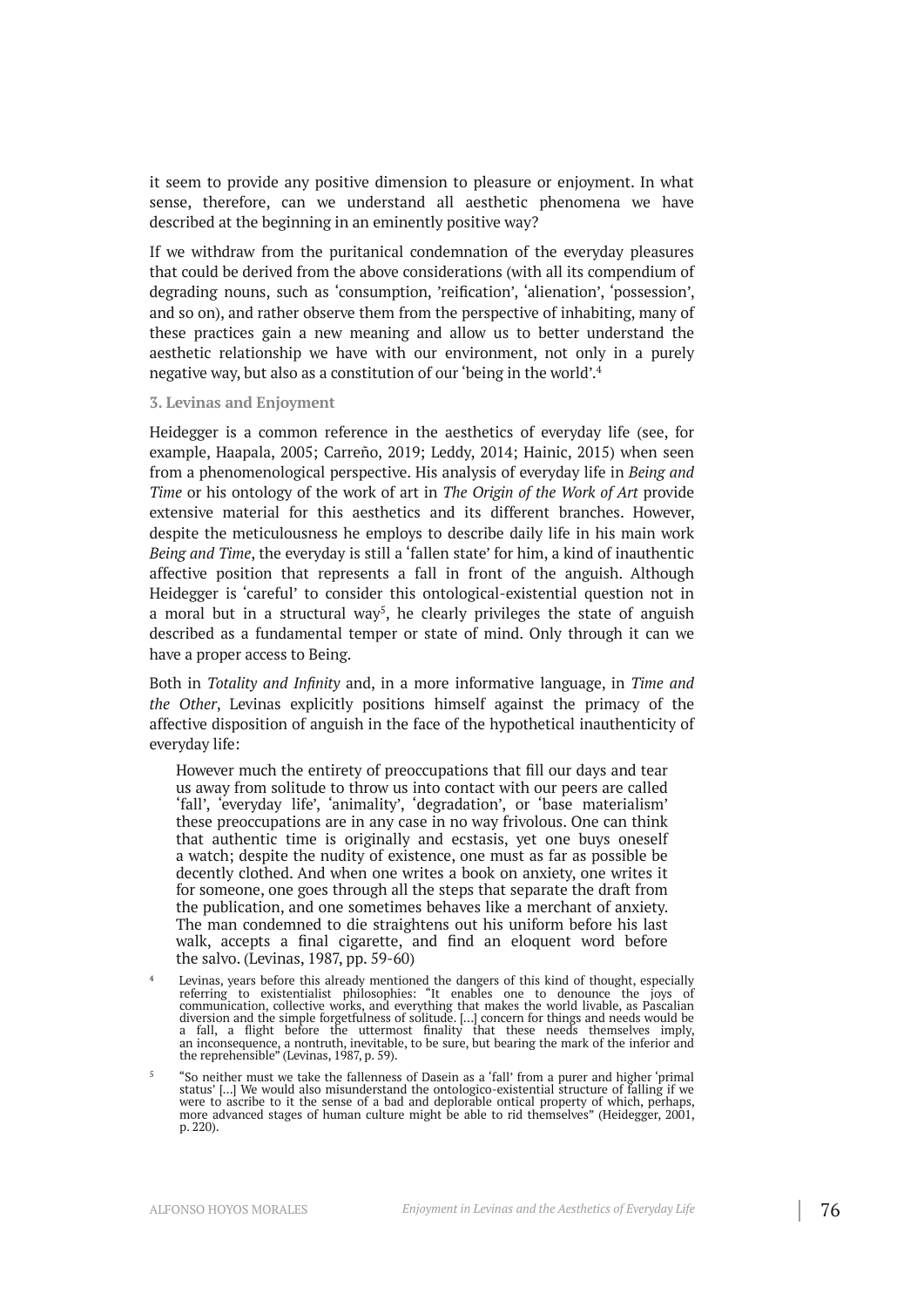In the primacy that Levinas gives to the ethical relationship over ontology, everyday life is no longer understood as a negative step of inauthenticity through things, but rather as a primal situation towards a genuine contact with otherness. As regards the considerations of the inauthentic Heideggerian Dasein, human beings, for Levinas, face their daily life with happiness, enjoying their nourishments. To live is, for Levinas, to enjoy in the first place, and enjoyment is the first step for that openness to the world that would allow us to access the ethical dimension. Without delving into the totality of Levinas metaphysical project and its complexities, I am interested here in the peculiar phenomenology of everyday life as enjoyment described by Levinas, in order to rescue the type of particular intentionality that occurs in everyday aesthetic experience.

Levinas conceives the human being in their daily life as someone who "lives from", not as a completely independent subject 6 , but as a being already 'entangled' in things. "We live from 'good soup', air, light, spectacles, work, ideas, sleep, etc. These are not objects of representations... We live from them" (Levinas, 1991, p. 110). In other words, these objects (soup, air, light…) that constitute our living are not noemas in the manner of intentional objects, as in the Husserlian sense; they are not objects of representation for a consciousness. The representative intentionality that turns the objects of the world into noemas cannot properly inhabit the world precisely because it does not leave from itself, but rather reduces the world to the noema, to a clear and distinct idea that is immanent in thought. The world, from Levinas' notion of representation only has what thought put into it, so it becomes a "first-person thought". 7

However, the subject doesn't even understand things in the way of tools, in the Heideggerian sense. The tool is always something direct towards an utility, something else beyond itself. In that case, the relationship of things would always be vicarious of a subsequent sense to which the subject is dependent. The enjoyment of objects results in Levinas in an end in itself which is not dependent on any other need such as, for example, the preservation of material existence. That is why the subject of enjoyment is "independent".<sup>8</sup> The human being does not lament for having needs, as if they were only an intermediate step, a mere 'tool' in the pursuit of satisfying higher ulterior needs; rather they are pleased to have them, "what we live from does not enslave us; we enjoy it. [...] the human being thrives on his needs, he is happy for his needs" (Levinas, 1991, p. 114). This happiness constitutes their own independence, the enjoyment of joy as the constitution of their own subjectivity: "Subjectivity originates in the independence and sovereignty of enjoyment" (Levinas, 1991, p. 114).

<sup>6</sup> Which Levinas calls the subject of hypostasis.

<sup>7</sup> Levinas refers especially to Husserl in these paragraphs. However, his considerations about the German author may not be particularly fair. This has been noticed by Harman in *Guerrilla Metaphysics* (2005, pp. 34-35).

<sup>8</sup> "Whereas the recourse to the instrument implies finality and indicates a dependence with regard to the other, living from […] delineates independence itself, the independence of enjoyment and of its happiness, which is the original pattern of all independence." (Levinas, 1991, p. 110)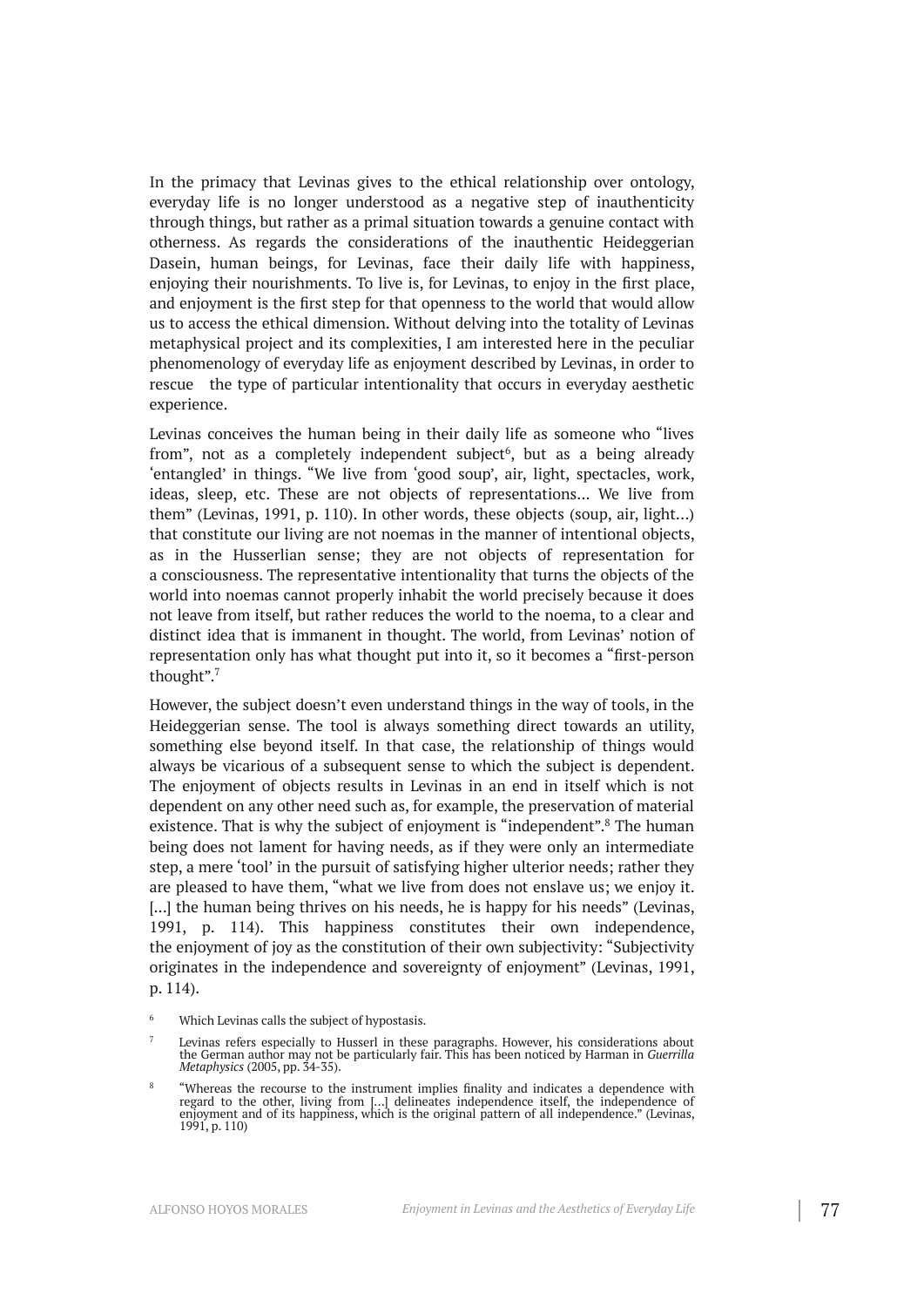Faced with Husserl as with Heidegger, the intentionality of enjoyment builds its first independence in its original joyous contact with the world. This 'joyful' consciousness faces the world not by affirming itself as an object, as in a form of representative spontaneity, but by exposing itself 'indigently' to it, bathing in that exteriority and allowing itself to be affected by it. That is why enjoyment takes the form of nourishment. To live is to love life and the constitution of subjectivity consists of nourishing ourselves with the world, not in the recollection of the subject in their interiority. In the words of Levinas, "Life is *love of life*, a relation with contents that are not my being, but more dear than my being: thinking, eating, sleeping, reading, working, warming oneself in the sun. Distinct from my substance, but constituting it, these contents make up the worth [prix] of my life..." (Levinas, 1991, p. 112).

In short, need, according to Levinas, is not constituted as a lack that has to be filled, but as something positive that not only causes pleasure, but only through that pleasure it is capable of constructing that first stage of subjectivity, "Living from, it is dependency that turns into, into happiness – essentially egoist sovereignty, essentially selfish happiness" (Levinas, 1991, p. 114). <sup>9</sup> That is, the soul is only happy when it satisfies its needs, not when it gets rid of them. The independence of enjoyment from any subsequent need becomes paradigmatic in the aesthetic experience as in a play: "The aesthetic orientation man gives to the whole of his world represents a return to enjoyment and to the elemental on a higher plane" (Levinas, 1991, p. 140) and: "The suspension or absence of the ultimate finality has a positive face-the disinterested joy of play. To live is to play, despite the finality and tension of instinct to live from something without this something having the sense of a goal or an ontological means-simply play or enjoyment of life" (Levinas, 1991, p. 134). 10

Faced with the rationalistic spontaneity of representative intentionality, the proper modality of enjoyment intentionality is sensibility. In contrast to the cognitive dimension of the former, this one has a vital dimension. Here Levinas approaches Kant in a kind of dualism between reason and *sensibility*. 11 Understanding and reason, for Kant, are faculties that give a background to the things which they focus on. Sensibility, on the other hand, is simply 'content'

<sup>9</sup> It is important to clarify that enjoyment, as the concept of selfishness may show here, is not the ultimate form of ethical life for Levinas, but just the primal phase through which the subject – being open to the objects of enjoyment – may hear the call of the Great Other. To pass from the implicit to the explicit a master who evokes attention is necessary" (Levinas, 1991, p. 138). That is to say, only if we pass through the experience of enjoyment will we be able to build a proper ethical relation with the Other in capital letters.

<sup>10</sup> This idea is exposed more clearly in *Time and the Other*: "Prior to being a system of tools, the world is an ensemble of nourishments. Human life in the world does not go beyond the objects that fulfil it. It is perhaps not correct to say that we live to eat, but it is no more correct to say that we eat to live. The uttermost finality of eating is contained in food. When one smells a flower, it is the smell that limits the finality of the act. To stroll is to enjoy the fresh air, not for health but for the air. These are the nourishments characteristic of our existence in the world. It is an ecstatic existence – being outside oneself – but limited by the object" (Levinas, 1987, p. 63).

<sup>11</sup> "The strength of the Kantian philosophy of the sensible likewise consists in separating sensitivity and understanding [...] Kant does indeed go beyond the phenomenology of the sensible. But at least he does recognize thereby that of itself the sensible is an apparition without there being anything that appears. Sensibility establishes a relation with a pure quality without support, with the element" (Levinas, 1991, p. 136).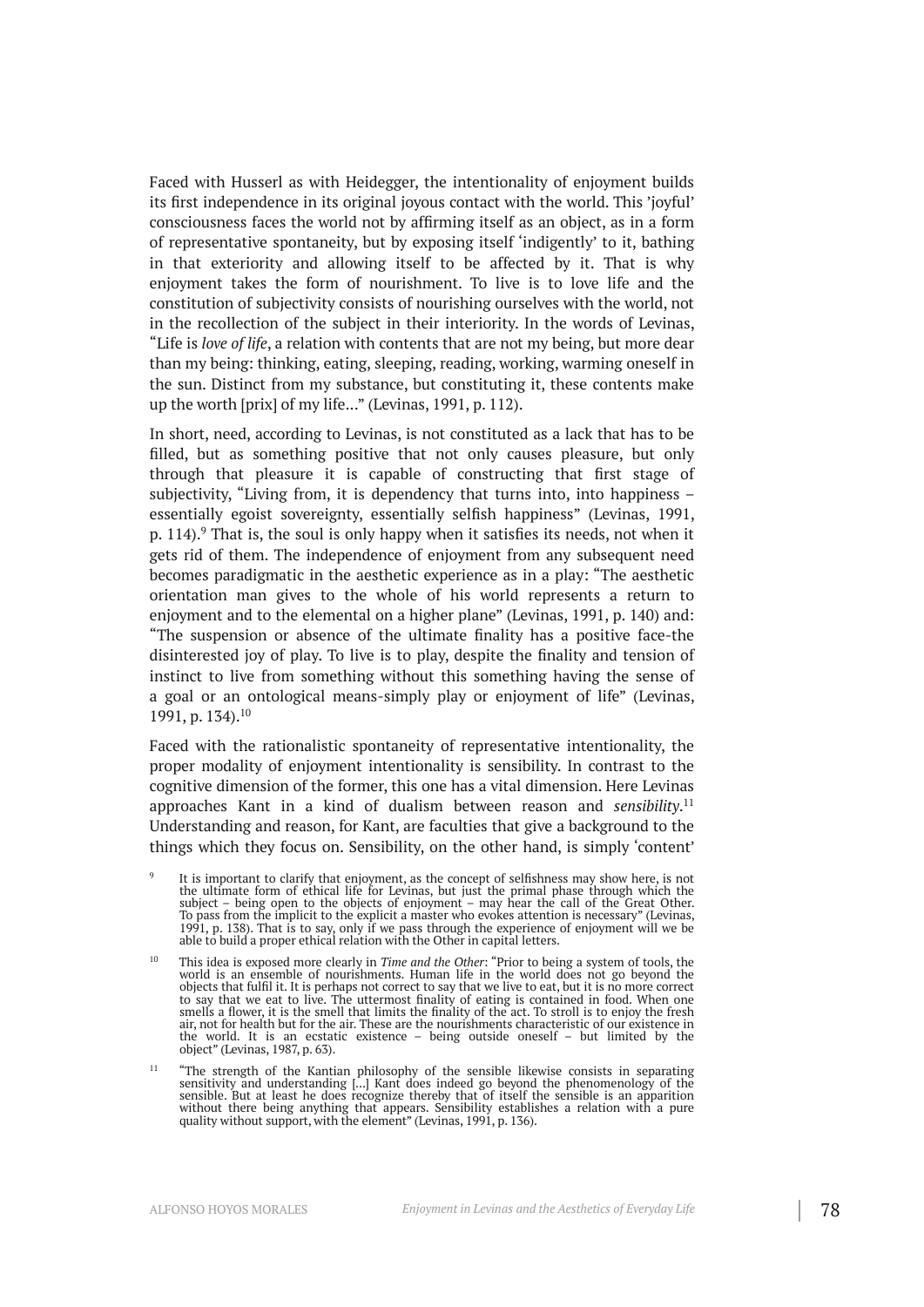with finitude. While thought searches for the background, sensibility is content with the figure, the form in its concrete presence, or, as Levinas points out, "sensibility touches the reverse, without wondering about the obverse; this is produced precisely in contentment" (Levinas, 1991, p. 135). Sensibility is the quality of the finite, that which conceives it as something "by itself" (Levinas, 1991, p. 136) a pure appearance "without there being anything appearing" (Ibid.). Sensibility, in short, is the affective modality that has a predilection for the finite as an end in itself: "The finite as contentment is sensibility" (Levinas, 1990, p. 138).

Sensibility is not an inferior theoretical knowledge bound however intimately to affective states: in its very gnosis sensibility is enjoyment; it is satisfied with the given, it is contented. Sensible 'knowledge' does not have to surmount infinite regression, that vertigo of the understanding; it does not even experience it. It finds itself immediately at the term; it concludes, it finishes without referring to the infinite. [...] This earth upon which I find myself and from which I welcome sensible objects or make my way to them suffices for me. The earth which upholds me does so without my troubling myself about knowing what upholds the earth. I am content with the aspect of this corner of the world, the universe of my daily behavior, this city or this neighborhood or this street in which I move, this horizon within which I live, turn to me; I do not ground them in a more vast system. It is they that ground me. I welcome them without thinking them. I enjoy this world of things as pure elements, as qualities without support, without substance. (Levinas, 1991, pp. 136, 137)

Sensitivity, insofar as its objects are not representations for a consciousness (as in representative intentionality), is not related to them as singularities. Rather, it is related to a world of pure apparitions or, as Levinas claims, of "adjectives without substantive" (Levinas, 1991, p. 132). It is what Levinas understands as the *element*: an undifferentiated quality that constitutes a kind of atmosphere in which human beings are introduced. But this quality is not 'represented' to me as we pointed out, rather it 'wraps' me, I 'bathe' in it, "The relation adequate to its essence discovers it precisely as a medium: one is steeped in it; I am always within the element" (Levinas, 1991, p. 132). Although, in an ontic way, we could consider that the element is made up of different objects like water is made up of hydrogen and oxygen atoms, the form of enjoyment does not take water, to follow the metaphor, for its separate particles, rather it takes it as a continuum, as a pure quality, in which the bather immerses himself. 12

It is important to note here that this 'element' is not an ontical quality in which all subjects are immersed in the same way, as if there were a universal element common to all human beings. This would go against Levinas' philosophy in itself, since in that case the elemental would be conceived as a part of the totality and therefore, it would annul in itself the relationship of the Same with the Other, thus assuming the elemental within the representative logic in which the difference is determined by the identity.

<sup>12</sup> "We can, to be sure, represent the liquid or the gaseous to ourselves as a multiplicity of solids, but we then are abstracting from our presence in the midst of the element. The liquid manifests its liquidity, its qualities without support, its adjectives without substantive, to the immersion of the bather" (Levinas, 1991, p. 132).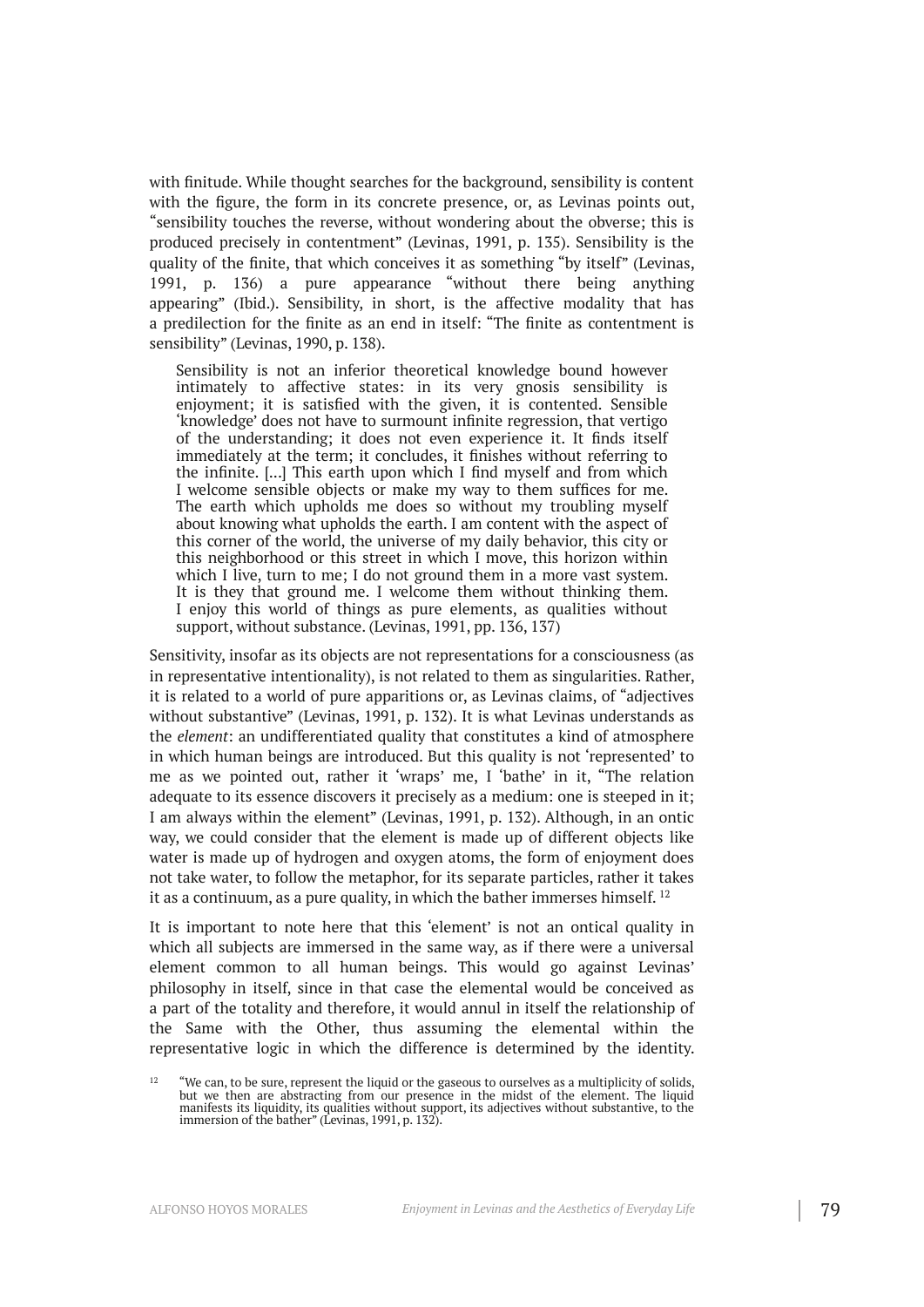In other words, each 'element' indicates an existential dimension in which the subject immerses themselves in their world, which is, however, at each moment their own in the particular way that the relationship of the Same with the Other has to exist. The examples used by Levinas – soup, shows, ideas – always end with an ellipsis to indicate their hypothetical and contingent nature. The element can be anything in which a subject bathes as long as it is part of the element that constitutes the independence of this subject: the knot that individualises the steps of the subject's life. I point this out to meet Harman's criticism that seems to take this 'element' as constituting some kind of empirical substance.<sup>13</sup> From Harman's perspective, the element into which human beings immerse themselves is always the same and, consequently, enjoyment is also the same. Harman seems to be unaware that Levinas provides us with an ontological structure and not an empirical-ontic one. The element refers to an existential dimension in which the things of our daily life are presented to us in enjoyment; it is not, thus, a literal element.

#### **4. Enjoyment and Everyday Aesthetics**

Enjoyment, understood in this way, introduces an ontological dimension in what we understand by everyday aesthetics. Thus, returning to what has been said before, I will establish a link between both concepts to clarify that this form of aesthetic experience is not simply an alienation, from the perspectives that we saw in the critical theory or Heidegger, but a dimension of our subjectivity and a fundamental aspect in the way in which we inhabit the world.

From the unreflective dimension characteristic of enjoyment, as we have seen, the objects of its daily life are not represented, but we inhabit them, so we are interior to them. Things do not appear before us as objects of analysis or contemplation, we are inserted in them without them having to claim their presence to our attention. Their silent way of accompanying us in our day to day life is their specific way of existing. As Heidegger had already claimed: "The readiness-to-hand which belongs to any such region beforehand has the character of inconspicuous familiarity" (Heidegger, 2001, p. 137). A similar idea about everyday life can be found in Bataille as quoted by Highmore: "the everyday receives our daily inattention" (Highmore, 2002, p. 21). The only way that we can understand enjoyment as an experience of the everyday is as an experience of something that does not appear to our attentive consciousness precisely because it is extremely close to ourselves, something that we simply live without reflecting upon it. This calls into question the concept of experience devised by Dewey: "The enemies of the aesthetic are neither the practical nor the intellectual. They are the humdrum; slackness of loose ends; submission to convention in practice and intellectual procedure" (Dewey, 1958, p. 40). Dewey also faces Yuriko Saito's requirement for an aesthetic experience as developed in her *Aesthetics of the Familiar*: "Being attentive is

<sup>13</sup> "For Levinas, there is a single formless element from which the things of our lives emerge [...] It is confined to a single passive or receptive layer of reality, and refuses to become entangled in all the manifold layers of objects. Strictly speaking, this would mean that enjoyment is always the same enjoyment" (Harman, 2005, p. 43.)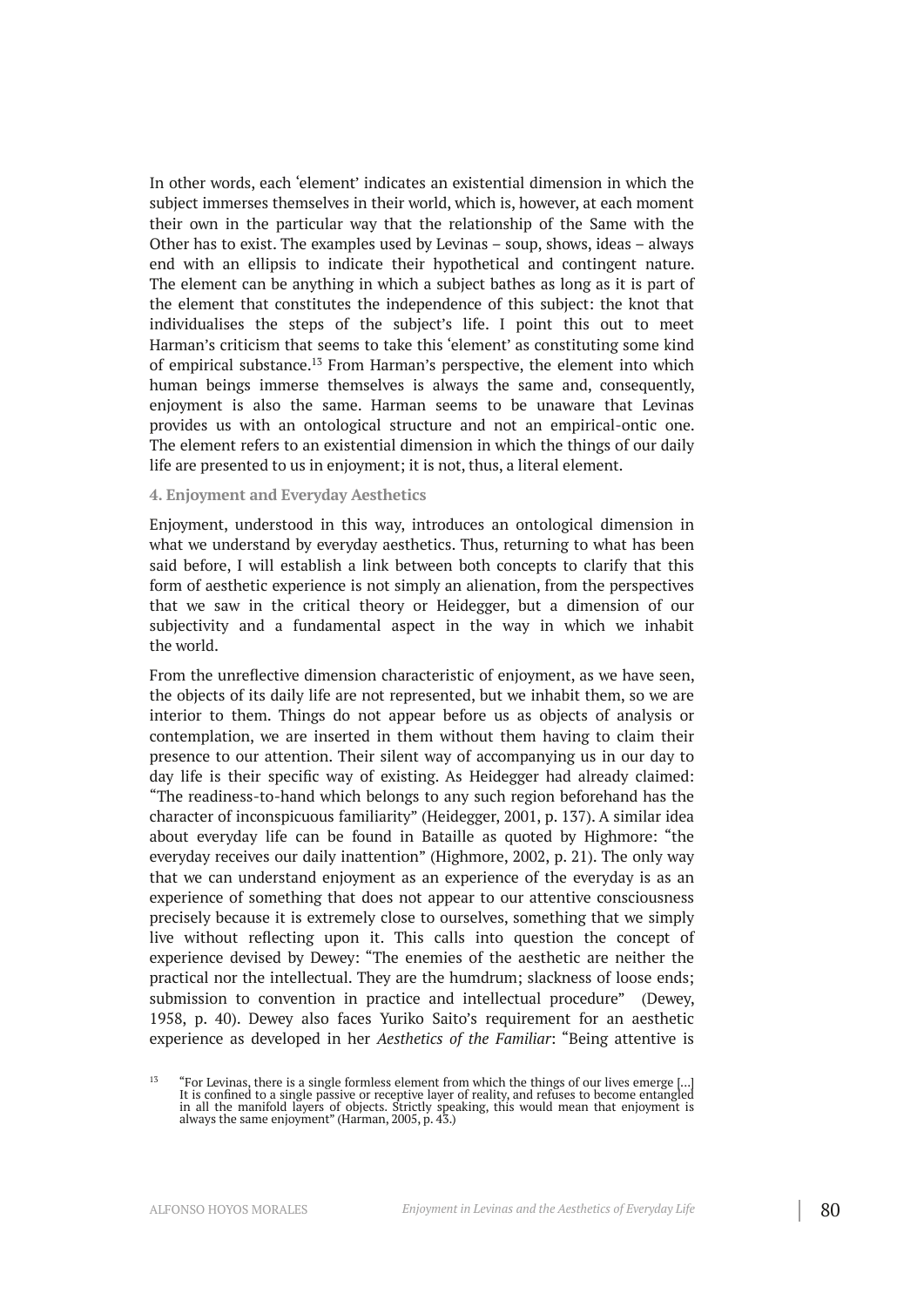a prerequisite for any kind of aesthetic experience" (Saito, 2017, p. 3). My contention here, on the contrary, is that there is a mode of aesthetic experience that does not entail this type of attention and that, in fact, exists precisely in that lack, in the pure life of those who attend to their 'needs' without representing them or singling them out from the rest of their lives. Returning to Highmore, "things become 'everyday' by becoming invisible" (Highmore, 2002, p. 21). This happens when things become invisible and take the form of a kind of atmosphere or environment that is not 'confronted' with me but through which I am. As Arto Haapala (2005, p. 45) points out, "before being looked at [things] are looked through."

Haapala's definition of 'place' has many resonances with what I have claimed about Levinas' notion of element:

Together these things determine an 'environmental character', which is the essence of place. In general a place is given as such a character or 'atmosphere'. A place is therefore a qualitative, 'total' phenomenon, which we cannot reduce to any of its properties, such as spatial relationships, without losing its concrete nature out of sight. (Haapala, 2005, p. 42)

For Haapala, our way of being in the world is the construction of a familiarity around us that, ultimately, is the way we have to 'inhabit' the world: "'Placing' is the process of 'home building'. Familiarising oneself with the environment is home building in the sense that home is by definition of utmost familiarity. Home is a place where everything is familiar" (Haapala, 2004, p. 46).

In this sense, the lack of attention is no longer considered as a characteristic of the aesthetics of everyday life, but as a necessary condition for this experience to be lived as such.<sup>14</sup> The fact of being immersed in the experience entails precisely its familiarity. Familiarity is that which never catches one's attention, by simply being there, exerting its timid influence without ever standing out. Its mode of appearance is precisely that of hiding in the centre of our life, like Poe's stolen letter. As Haapala mentions in another text: "The ordinary, average everyday is closest to us, but for this very reason 'the farthest and not known at all'. We are embedded in the structures of the everyday; they constitute our very existence. I think that this is true also of the aesthetic aspects of the everyday: most often they go unnoticed because they are so close to us" (Haapala, 2018, p. 144). Although we can eventually rescue that dimension from eternal unconsciousness and realize the importance that these elements have in our lives, the genuine influence of the things in our daily existence has a different nature than when we pay attention to them. It is the fundamental difference between being involved in an activity and contemplating it. In her text *The aesthetic value of the unnoticed*, when considering the experience of a ray of sunlight appearing every day in her office, Francisca Pérez Carreño points out that:

There is certainly something really lacking when I stop typing on my computer and contemplate the sun entering through the balcony. What

<sup>&</sup>lt;sup>14</sup> As we will mention in the next footnote, this experience would be understood more as an *Erfahrung* than an *Erlebnis*.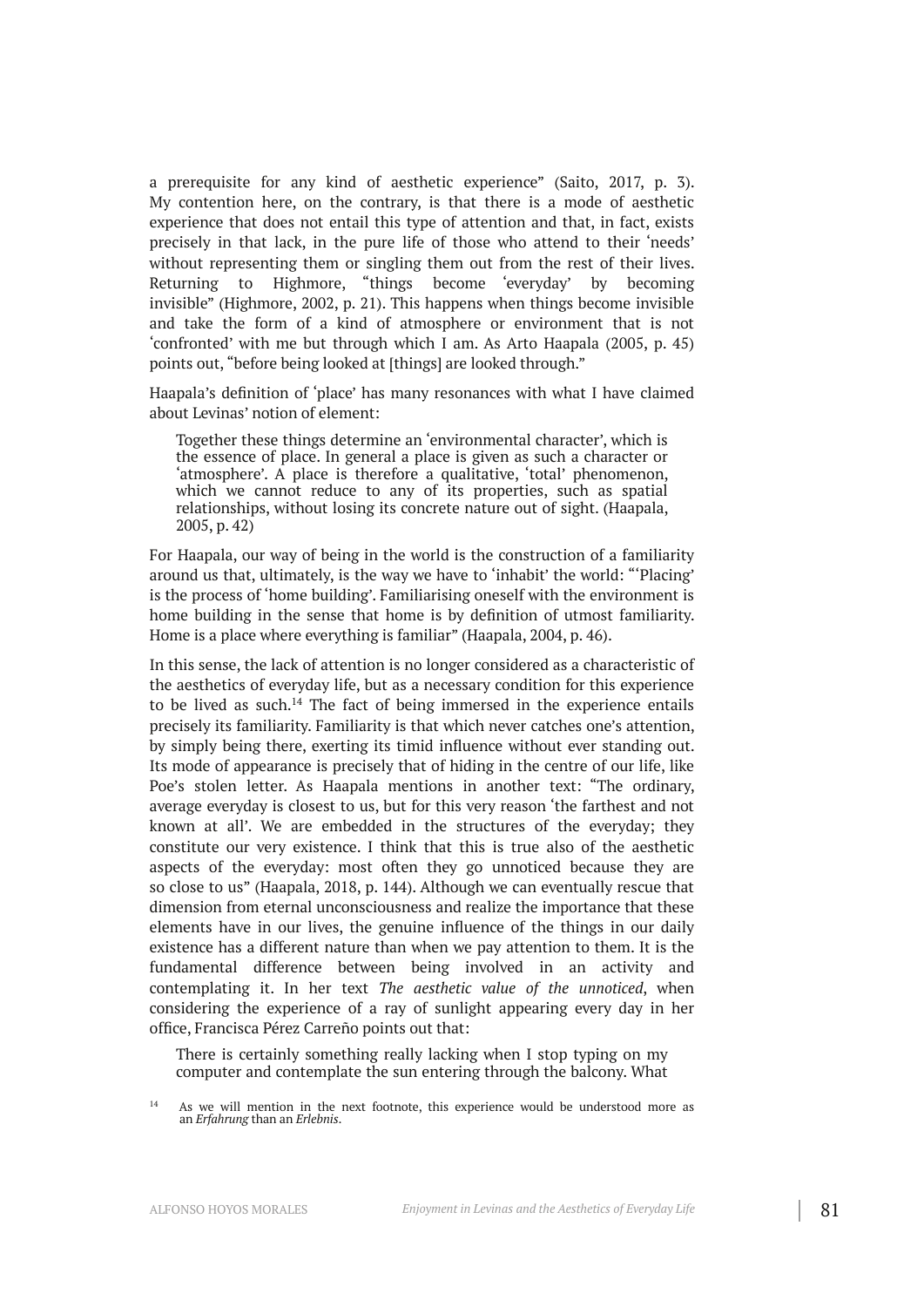is lacking is my own presence, my movements and actions inside the scene. I stop being part of the environment to become a beholder. And, consequently, my experience changes. (Carreño, 2019, p. 157)

However, as Carreño emphasises later, this lack of attention does not entail a lack of aesthetic pleasure, but rather that this pleasure is located on another place:

It is not that the non-aesthetic features of the object are aesthetically experienced only once they are attentively contemplated, but rather that the object was from the beginning aesthetically perceived, if nonreflectively. There are some symptoms revealing that my activity was suffused with pleasure also during the time it was routine: I didn't realise the time passing, my body expressed calm and comfort, or I smiled. Equally, children playing don't reflect about having fun, but they have: they jump, run and laugh. To the contrary, familiarity does not convert a certain ugly building in our way home into something beautiful. Familiarity allows us to see it daily without paying attention to it. We don't perceive its ugliness constantly, but from time to time we are sadly disappointed by its presence. (*Ibid.*)

A lack of consciousness is not ultimately a lack of experience, although such experience does not stand out as a singularity in consciousness. Rather, in this situation, the aesthetic phenomenon does not present itself to our consciousness as an objective noema, but as an elemental environment in which everything is offered mixed. Our enjoyment of food may not reside so much in the food in itself as in the summer environment that 'enveloped' it at that time, or perhaps the pleasure comes from the awareness that while I was eating this food I was with the person I liked the most in the world, or maybe the grass was extraordinarily green that afternoon, or maybe it looked extraordinarily green because the person I loved was there… That is, the aesthetic object fades into a general synesthetic atmosphere in which all the sensations come together in a style, an 'element' that does not differentiate itself in its particular parts by not being distinguished by consciousness. This dimension no longer assumes the object in its otherness, but rather in the feast of relationships that our sensibility projects. The object thus loses the sovereign autonomy of the work of art to become a relational nexus, in which what belongs to the subject and what belongs to the object is no longer clear.

This is the consequence of the absolute breakdown of distances. The object never appears to be confronting us as an object in itself, nor does it require specific attention from us, nor is the thing a simple extension of myself, rather the thing is entangled in a whole system of values that introduces it into an existential structure of the subject. As Haapala points out: "The aesthetics of place is stamped by our existential structures; in one sense of the word, it is more subjective than the aesthetics of unfamiliar surroundings. (Haapala, 2005, p. 50)

Proust is one of the authors who have best understood the aesthetic dimension of our life beyond consciousness. All his reflection on involuntary memory points to the powerlessness of conscious memory to bring together the true essences of the past-in-itself. Voluntary memory, in its objectifying dimension, can scarcely make the past a diffuse present, but it cannot bring its true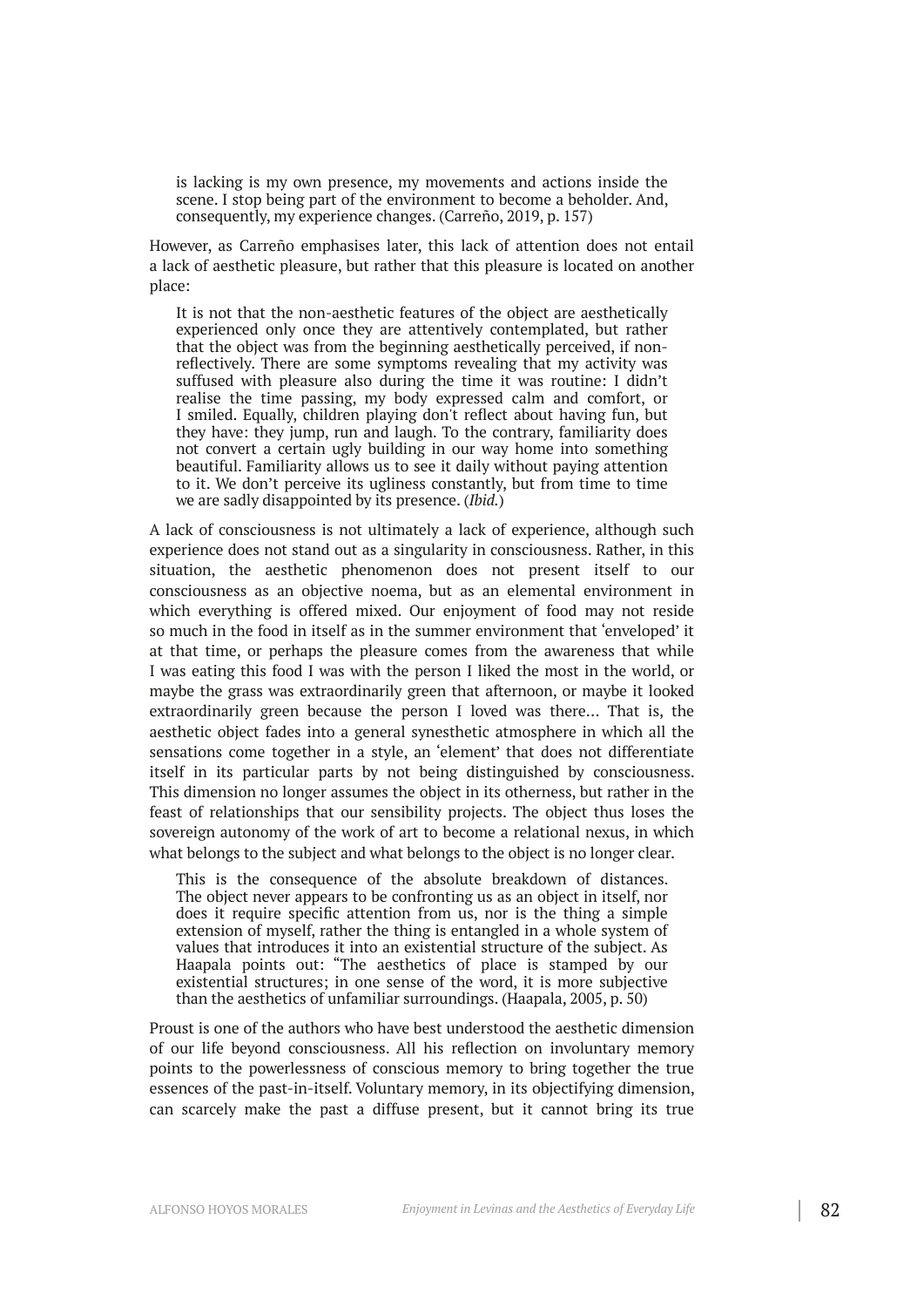presence as past. However, even further, what involuntary memory does is precisely to recall episodes lived in the past that were retained in the unconscious and that explode from time to time. At that moment these episodes appear to the involuntary memory with all their beauty. However, if they are beautiful, if memory can recall the happiness of certain moments or particularly sensitive experiences, it is precisely because those experiences were fully lived, although not attentively. Each of the experiences that Proust describes in detail is full of extraordinarily rich and complex aesthetic dimensions that Proust, through the redemption of writing, will only unfold and objectify in the work of art by drawing from it its truth and its essence. Only distance can bring us back to the truth of certain facts, but only full presence can give us the material for such an experience. For example, the smell of one's grandmother's house can only be noticed after many months without visiting her, although this does not exempt that smell from being there from the beginning and from being experienced as such. Nevertheless, it was in such an intimate way that our conscience could hardly identify it, we just enjoyed its faithful closeness unconsciously.

In *On Some Motives in Baudelaire*, reflecting on involuntary memory and resorting to Freud, Benjamin comments: "Put in Proustian terms, [...] only what has not been experienced explicitly and consciously, what has not happened to the subject as an experience [*Erlebnis*] 15 , can become a component of the *memoire involontaire*" (Benjamin, 2007, p. 160-161). It is sensitivity meant as a purely passive quality, one that commands in these phenomena that the subject never thinks, but simply lives. Sensitivity, in Proust, becomes sovereign at the very moment when it alone can appear, as consciousness sleeps or withdraws:

For the truths which the intelligence apprehends through direct and clear vision in the daylight world are less profound and less necessary than those which life has communicated to us unconsciously through an intuition which is material only in so far as it reaches us through our senses and the spirit of which we can elicit. (Proust, 2014, p. 237)

A reading of Proust from the perspective of everyday aesthetics has yet to be done, however. Here I have just pointed out some ideas that link to my thesis. However, Proustian oeuvre could be considered as an artistic work that constantly redeems these unconscious aesthetic experiences enunciating their truth through the artistic work. Examples of this would be numerous, and would extend beyond the scope of the present essay.

**5. Enjoyment and the Experience of the Pleasant, the Beautiful and the Sublime**

Enjoyment, as I have pointed out, is an eminently subjective and subjectivising experience. The elements that surround us as defining our being in the world adhere to us and therefore, despite being outside of us and being recognised as such otherness, are collected in the territory of the Same. If we rely on

<sup>&</sup>lt;sup>15</sup> Benjamin uses here the distinction between 'Erlebnis' and 'Erfahrung'. Both can be translated to 'experience', but 'Erlebnis' refers to a consciously lived experience, while 'Erfahrung' refers to an unconscious and unreflective one.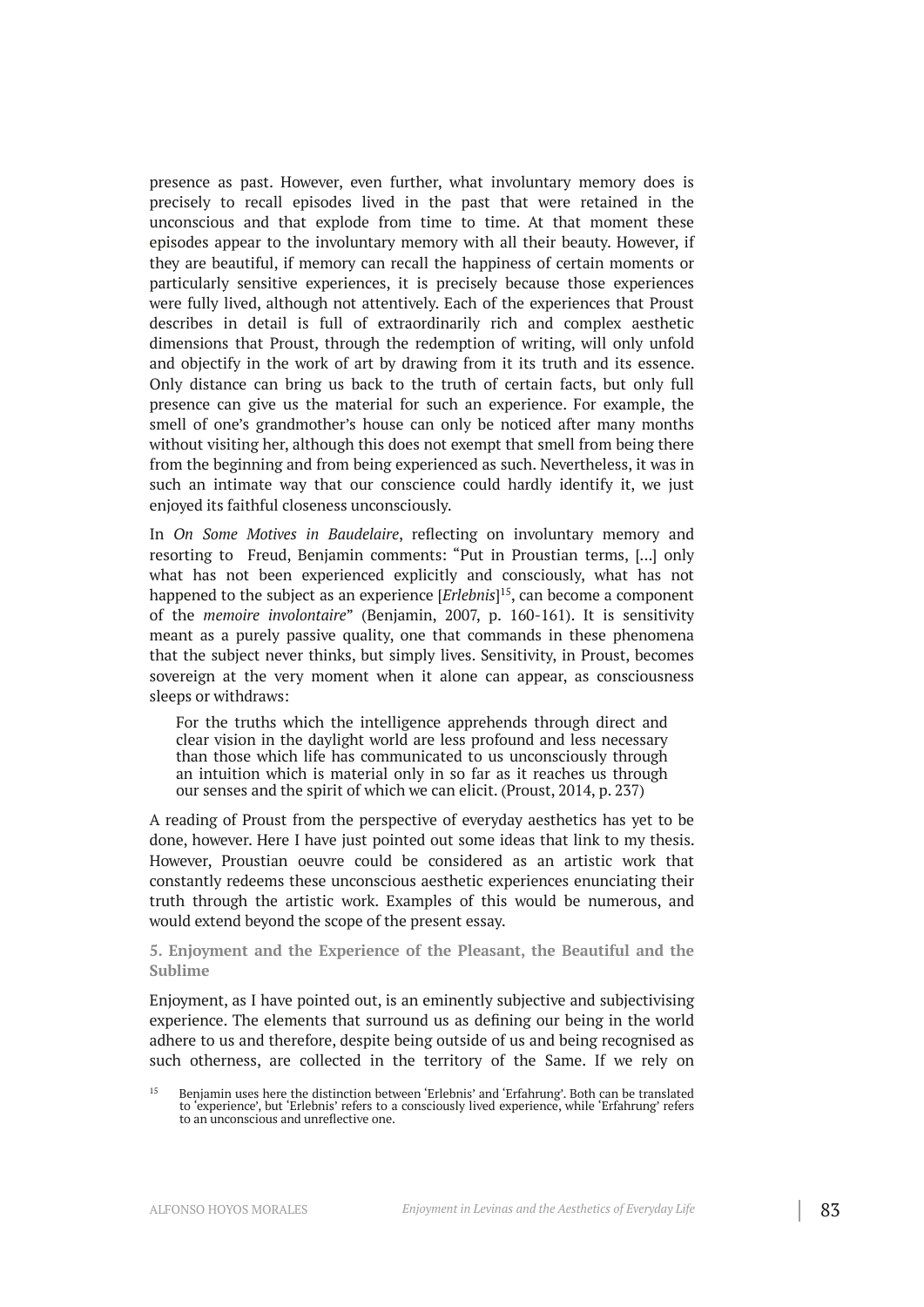a Kantian conception, the existence of objects of pleasure is required as a necessary condition for the experience of enjoyment, making it an experience that would not satisfy the necessary requirements, neither those of quality nor of quantity, for such an experience to be considered aesthetic, both according to the beautiful and to the sublime. This experience is not disinterested, since the existence of the object is required beyond its mere contemplation, nor is it universal, since the aesthetic world that surrounds me is constitutive precisely of my subjectivity. If we were to assume Kantian categories, only the faculty of sensitivity would intervene in the experience of enjoyment, that is, the aesthetic faculty in the sense of the *Critique of Pure Reason*. Therefore, there would be no free play between imagination and understanding, but only this passive faculty.

In the case of the sublime, the distance is even greater since while preserving the essential characteristics of the beautiful – universality and disinterest – reason is the intervening faculty. In the experience of the sublime, it is not the object that produces the experience; rather, the object is only a medium for the discovery in ourselves of a faculty that is superior to any of the senses: Reason. As Kant points out in his *Critique of Judgement* (1987, p. 106): "Sublime is what even to be able to think proves that the mind has a power surpassing any standard of sense." The pain and pleasure experienced in the sublime is the confirmation of an idea that cannot be schematised through imagination. Thus, there is, on the one hand, the acknowledgment of the separation via the rejection of the object, and on the other, the satisfaction in the acknowledgement of a moral superiority in us.

In Lyotard's concept of the sublime the scheme changes. As Rancière comments, it is no longer imagination that is powerless but reason itself in the face of the pure alterity of the sensible. "Elle manifeste la servitude de la pensée à l'égard d'une puissance intérieure à l'esprit, et antérieure à lui, qu'il s'efforce en vain de maîtriser" (Rancière, 2004, p. 126). 16

In both, however, whether the accent is placed on one faculty or the other, the experience of the sublime manifests itself as the absolute opposite of what we understand here by enjoyment. That is to say, the sublime is the verification of a separation within ourselves that privileges one side, either reason, which revitalizes our moral superiority in front of the natural world, or sensitivity, which revitalizes this world that will never cease to be mysterious to us. In enjoyment, the experience is not of separation, but of union. Enjoyment, as we saw, is 'content' with the appearance without projecting any kind of infinity on it; it is satisfied with the pure appearance and with its clash with sensibility. In this sense, enjoyment is spiritualised, but is content with mere sensation, and thereby brings us closer to the sensation of what is pleasant.

This satisfaction of enjoyment, a completely interested and subjective happiness, therefore departs from all the honorary aesthetic categories indicated by classical aesthetics. It consciously moves away without entailing

<sup>&</sup>lt;sup>16</sup> Benjamin uses here the distinction between 'Erlebnis' and 'Erfahrung'. Both can be translated to 'experience', but 'Erlebnis' refers to a consciously lived experience, while 'Erfahrung' refers to an unconscious and unreflective one.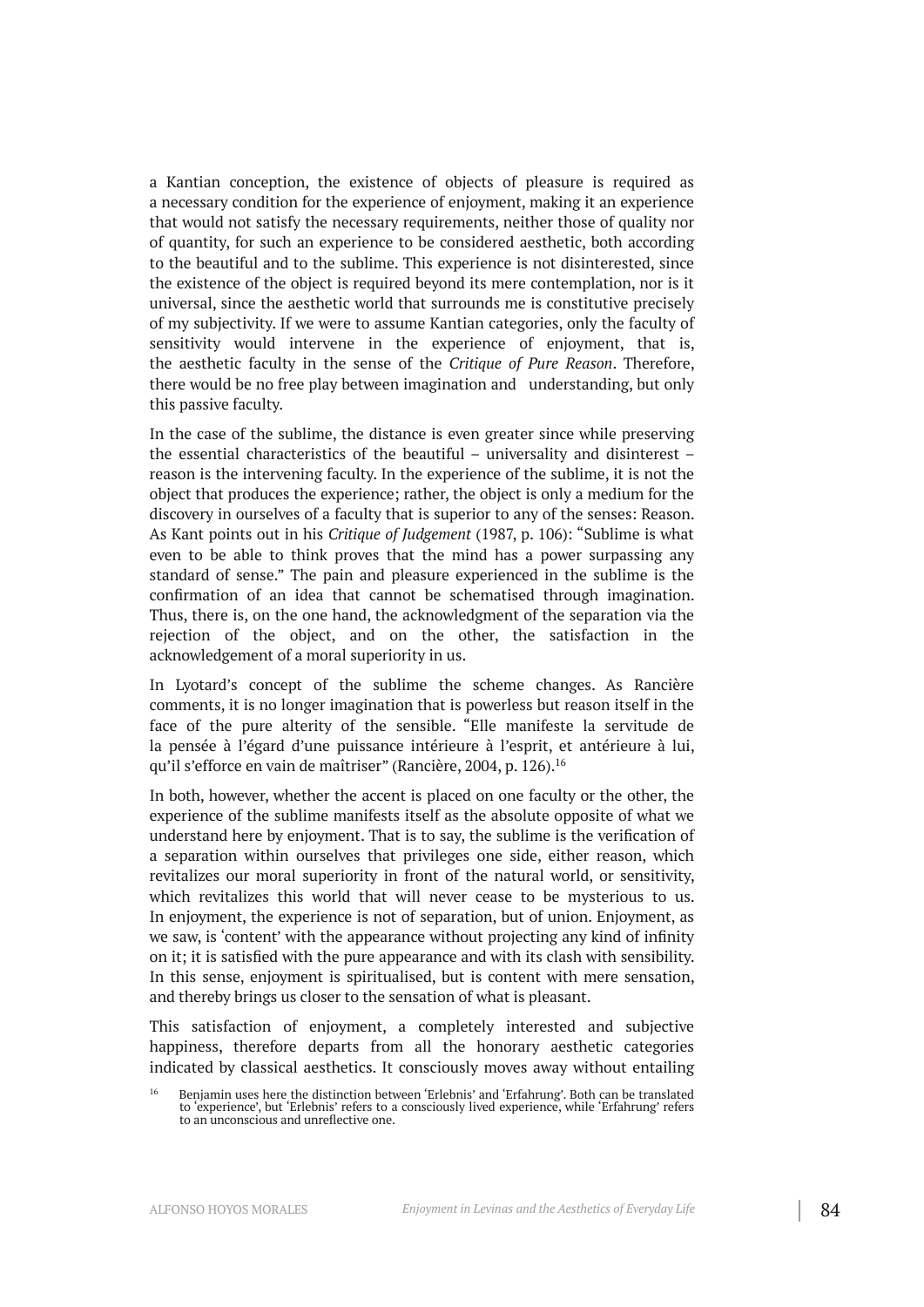a kind of feeling of inferiority, but rather supposes a different stage of the constitution of the subjectivity, i.e., of the movement between the Same and the Other. In Levinas we read that "enjoyment, as interiorisation, runs up against the very strangeness of the earth" (Levinas, 1991, p. 142). Enjoyment is a process of selfhood and familiarisation. The movement of the sublime, on the contrary, is the presentation of a strangeness. It is the phenomenal display of something that we can never fully inhabit, an experience of negativity and absence. Enjoyment is fulfillment and satisfaction.

Contentment, as we have seen, characterised sensitivity in the experience of enjoyment as that which did not go beyond appearance. This was done by Levinas to highlight the passive dimension, in a phenomenological sense, that enjoyment possesses as it is governed by the faculty of sensitivity. However, the fact that one is simply content does not imply that one only stays on the 'surface'. In any case, this surface already gives us access, in its immediacy, to a symbolic depth without 'presenting it to consciousness'. This, therefore, involves an important leap, so much so that Levinas' apparently radical division between reason and sensitivity can make us confused, since what is apparently done is to link reason with activity and sensitivity with passivity. When understanding the symbolic value of our passive attitude, what Husserl would call passive synthesis, we could consider that this aesthetic dimension of enjoyment is not simply a passive letting go of the world, but, in effect, a primal form of symbolic appropriation of the world. Alluding to this experience, Simon Høffding and Tone Roald claim what follows:

Referring to passive syntheses does not mean that the subject is passive or inert. Think of my simple perception of the tree outside my window. I direct my attention to it, but its appearance is not exhaustively explained by this attention. [...] The tree is in the attentive foreground, but, like any figure-ground constellation, the surroundings or other 'features' – these familiar buildings, given from this particular angle in this particular light – enclosing it, partly constitute what makes it 'this tree'. And emotions of nostalgia and anticipation are likewise activated, as I see its first little spring leaves, reminding me of this season of lush growth and of the past springs during which I've seen the tree. None of these associations are actively or purposively initiated by me, but co-presented as immanent in the perception of the tree. (Høffding and Roald, 2019, p. 7)

Merleau-Ponty, more than Levinas, constantly sought to establish a union between matter and spirit, sensibility and reason, first from the concept of body and, lastly, through the concept of flesh. Without entering into Merleau-Ponty's phenomenology, I would like to conclude this section with a quote from the posthumous work The Visible and The Invisible, in which Merleau-Ponty states precisely that the everyday and apparently passive character of objects is not without depth, but rather implies a whole symbolic network, since the "sensible itself […] is capable of establishing itself up on a level or horizon" (Merleau-Ponty, 1968, p. 237).

It is perhaps from this dimension that the constitutive character of our unreflective aesthetic experience could be better understood, without having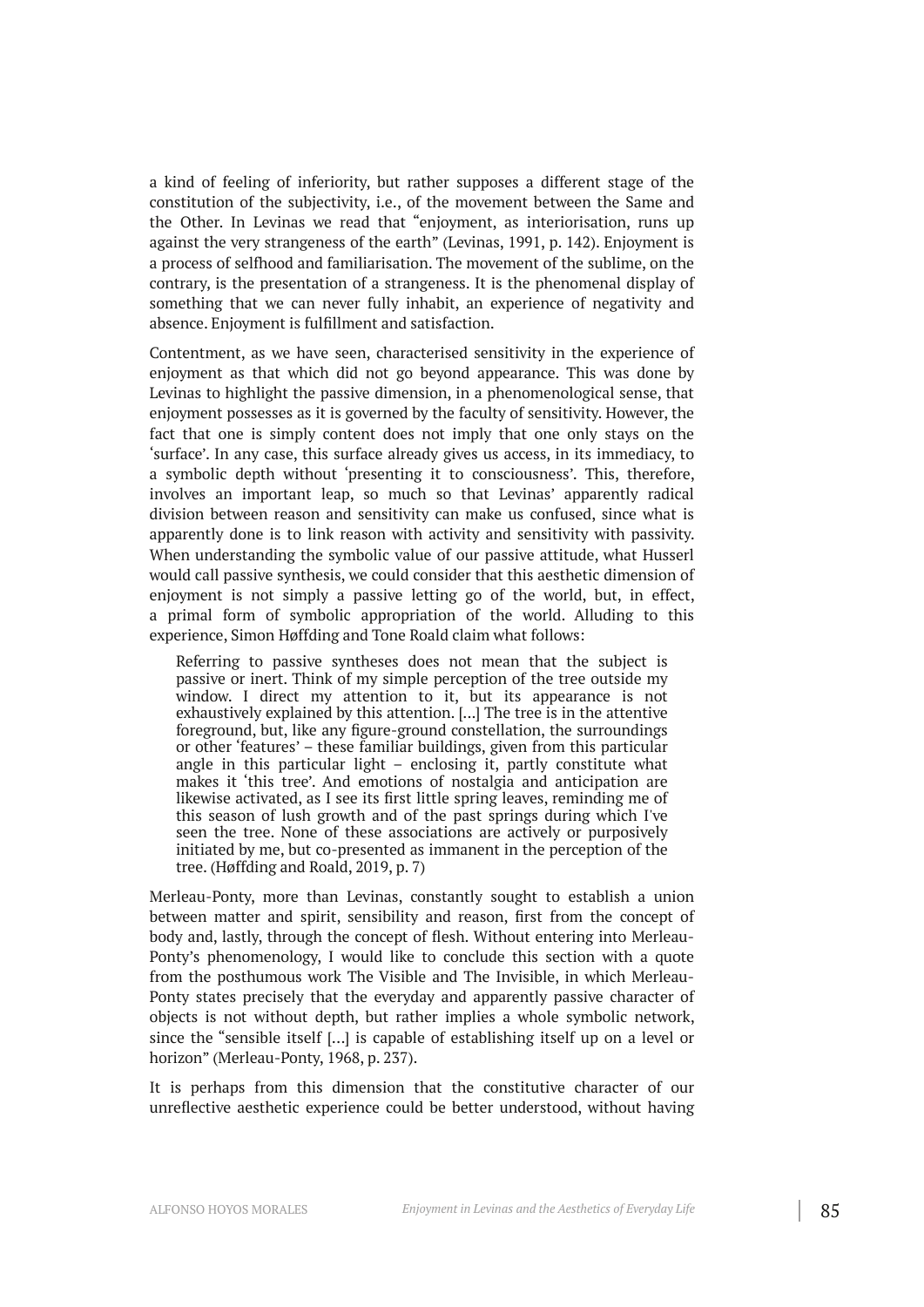to consider that there is a duality between understanding/reason and sensitivity. In *The world of perception* he expresses this idea:

The things of the world are not simply neutral objects which stand before us for our contemplation. Each one of them symbolises or recalls a particular way of behaving, provoking in us reactions which are either favourable or unfavourable. This is why people's tastes, character, and the attitude they adopt to the world and to particular things can be deciphered from the objects with which they choose to surround themselves, their preferences for certain colours or the places where they like to go for walks. (Merleau-Ponty, 2004, p. 63)

Ultimately, the experience of enjoyment departs from the classical aesthetic categories devised in the Kantian model, insofar as the requirements of disinterest and universality are not met. Although we can consider them as closer to the pleasant, these objects of enjoyment are not simply objects of an absolutely passive sensibility, but the enjoyment with these elements is symbolically charged. The objects with which we surround ourselves constitute our home, our first appropriation and, ultimately, the first step of our subjectivity. The pleasure of enjoyment with objects is sensitive but not thereby irrational. Rather, it is sensitive in the way of the unreflective, but this sensitivity, also relying on Merleau-Ponty, is loaded with meaning.

#### **6. Conclusions**

The concept of enjoyment in Levinas has allowed us to understand a possible model of ontological understanding of the aesthetic experience in everyday life. The idea is, therefore, to capture the role that pleasantness, sympathy or attraction in general have in our daily lives as a way of constructing and edifying our personality. Daily life is not exempt from aesthetic experience, as we constantly make unconscious judgments that make us approach some objects rather than others; surround ourselves with objects that are more pleasant to us than others; schedule when to go outside; dress a specific color of clothing, and so on. All these aesthetic choices do not entail the realisation of an epoché of our natural attitude, but are precisely the essence of it. The way in which we enjoy life; how we 'wrap' ourselves in the objects that we love, constitute an extension of our subjectivity that, despite being referred to as the Same, is not the Same, but part of a world that enfold us: the world of our objects, customs, desires, ideas and pleasures.

#### **References**

Adorno, T. (1997) *Aesthetic Theory*. Translated by R. Hullot-Kentor. New York: Continuum.

Adorno, T. (2002) *Dialectics of Enlightenment.* Translated by E. Jephcott. Redwood City, CA: Stanford University Press.

Benjamin, W. (2007) *Illuminations.* Translated by H. Zohn. New York: Schocken Books.

Carreño, F. (2019) 'The aesthetic value of the unnoticed'. In Kuisma O; Lehtinen S. and Mäcklin H. (eds) *Paths from the Philosophy of Art to Everyday Aesthetics.* Helsinki, Finnish Society for Aesthetics. pp. 148-166.

Dewey, J. (1958) *Art as Experience*. New York: Capricorn Press.